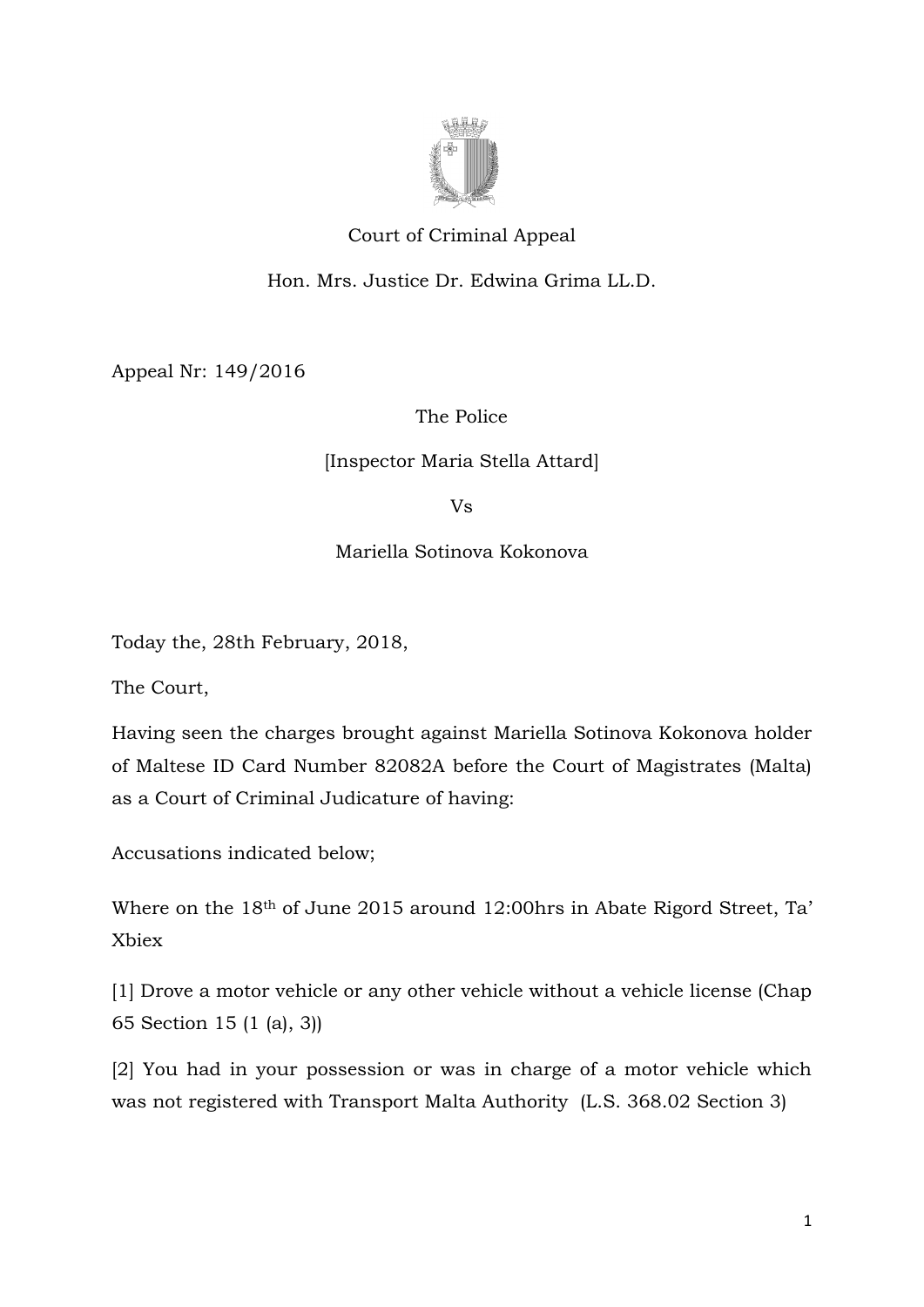[3] Used, caused or permitted another person to use a motor vehicle on a road without a policy of insurance in respect of third party risks. (Chap 104 Section 3 (1))

[4] Used or as the person who imported or brought into Malta, a motor vehicle which was brought into Malta by a person who is a resident of Malta or has normal residence in Malta or has a principal place of business in Malta, you failed to ensure that the mentioned used vehicle was registered with the Malta Transport Authority within Thirty days from its' arrival in Malta (Chap 368 Section 4, L.S. 368.02 Section 6(1)(2))

The Prosecution contends that the said person be disqualified from holding the driving license for a period of time that the Court deems appropriate.

Having seen the judgment meted by the Court of Magistrates (Malta) as a Court of Criminal Judicature proffered on the 15th March, 2016 whereby the Court freed the accused from the first (1), second (2) and fourth(4) accusations and found her guilty on the third (3) accusation.

Found her guilty and fines her a fine of  $\epsilon$ 2400 payable over a period of 24 months by monthly instalments of  $\epsilon$ 100.00, as from the 1st of May, 2016.

Does not suspend her driving licence.

Having seen the appeal application presented by the Mariela Sotirova Kokonova in the registry of this Court on the 22nd March, 2016 whereby this Court was requested to vary the judgement from which this appeal is being filed as follows:

1. To confirm it in the acquittal of the appellant from the first, second and fourth charges brought against her and in not suspending her driving licence.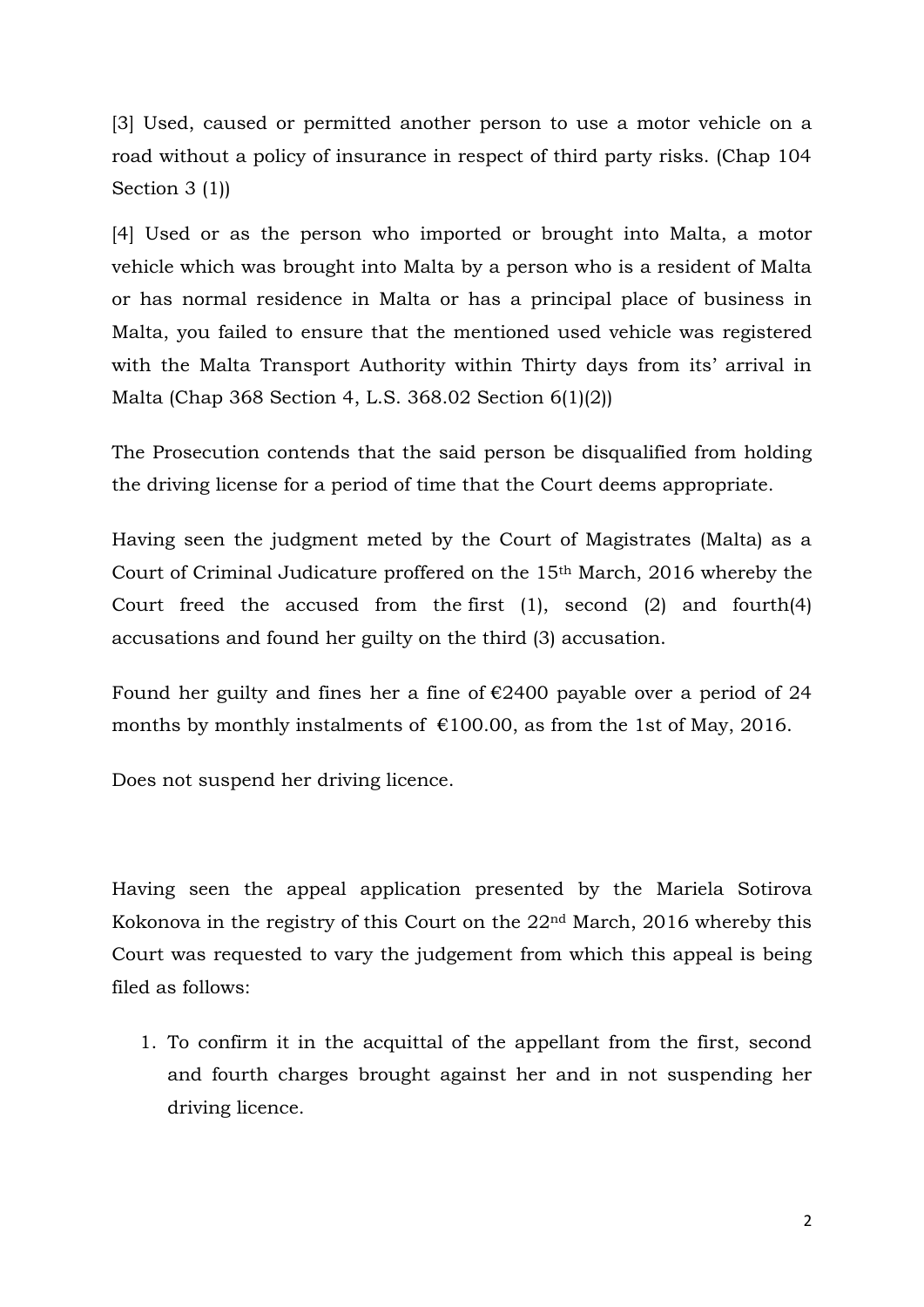2. To cancel, reverse and revoke it in tis finding of guilt of the appellant on the third charge brought against her and instead to acquit her from any accusation, guilt and punishment in relation to same.

Having seen the acts of the proceedings;

Having seen the updated conduct sheet of the appealed, presented by the prosecution as requested by this Court.

Having seen the grounds for appeal are clear and manifest and consist of the following:

Whereas the accusation on which the appellant was found guilty is based on article 3 (1) of chapter 104 of the Laws of Malta.

Whereas article 3 (1A) of the same Act states that "It shall be presumed that there was not a policy of insurance in force in terms of saubarticle (1), unless the person charged with an offence under subarticle (1) shall show the contrary through the production of a certificate of insurance issued under article 4 (4)" which in turn states that "(omissis) where the policy of insurance consists of an international certificate of insurance, such international certificate shall, for all purposes of this Ordinance except where the context otherwise requires, be the certificate of insurance required to be issued under this subarticle".

Whereas article 3 (1A) of Chapter 104 of the Laws of Malta creates a presumption that there was no policy of insurance in force unless the person charged shall show the contrary hence putting the onus of proof on the accused who in turn is required to provide a defense on the basis of probability and once evidence is provided disputing the presumption presented by the Prosecution, then the Prosecution is required to prove its case beyond reasonable doubt.

Whereas the definition clauses of Chapter 104 of the laws of Malta includes a definition of "international certificate of insurance" which is defined as "a duly completed international certificate of insurance (known as a "Green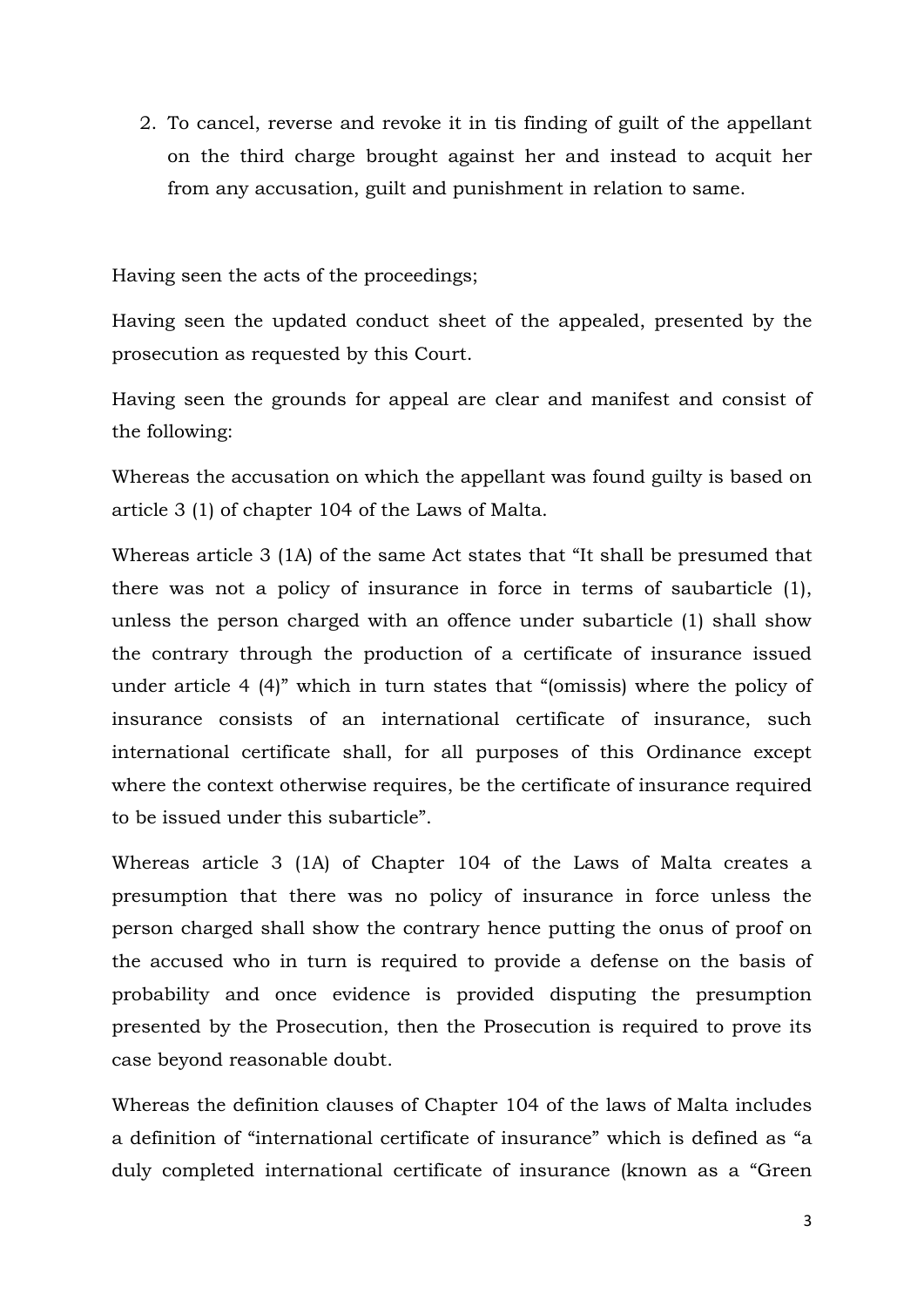Card") issued on behalf of a foreign bureau or the local bureau in the form set out in the recommendation dated June 1952 made by the SubCommittee on Road Transport of the Inland Transport Committee of the Economic Commission for Europe, as from time to time amended".

Whereas the main point of contestation of the appellant consists of the fact that the First Honourable Court could never find the appellant guilty of any of the charges brought against her, and this on the basis that all the necessary documentation including a valid "Green Card" as the one described in the afore mentioned definition clause of Chapter 104 of the laws of Malta, showing that appellant was adequately covered by a third party insurance policy which was issued in Bulgaria, was presented as evidence in court and no evidence to the contrary was presented by the Prosecution for the finding of such guilt.

Whereas it is a basic principle of the concept of a fair criminal trial that the Prosecution is required to provide the best evidence to convince the court that the accusations made against defendant are true and as stated by Manzini in Diritto Penale Vol. III Chapt. IV page 234, Edizione 1890: - "Il cosi' ditto onero della prova, cioe' il carico di fornire, spetta a chi accusa – onus probandi incumbit qui osservit" and if the Court is faced with opposing or conflicting versions of the facts, the Court has to acquit the defendant since any colflict should go to the benefit of the defendant.

Whereas, without prejudice to the above, during the hearing of the case before the First Honourable Court, the defence also presented a valid third party insurance certificate, which was in the Bulgarian language, covering the vehicle and its driver during the period in question; at thisstage the appellant would like to clarify that at the first sitting the appellant had requested the assistance of an interpreter yet at the second sitting there was no interpreter present; despite another request for the assistance of an interpreter the First Honourable Court deemed the appellant's knowledge of English to be sufficiently good and that the proceedings could continue without interpreter.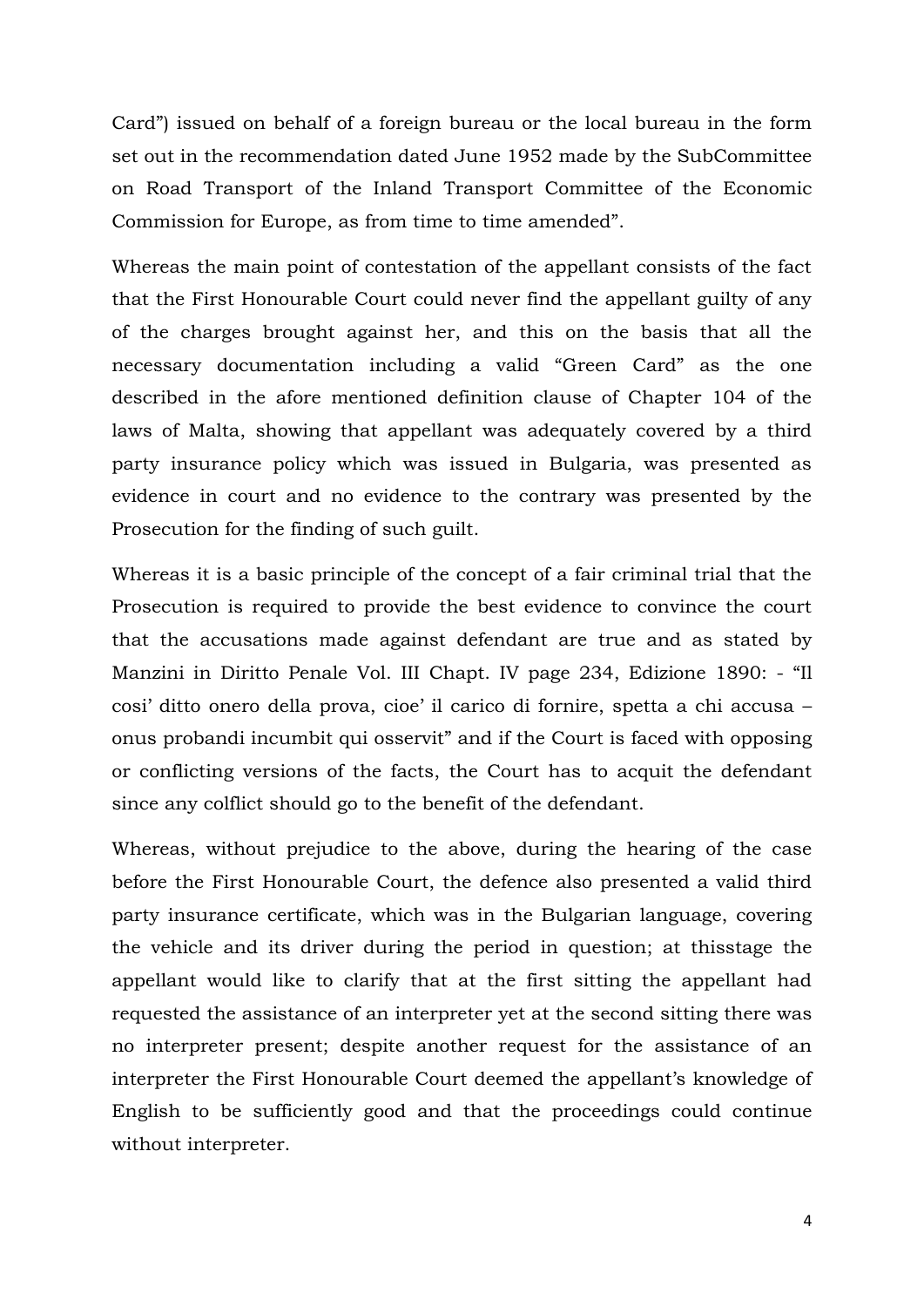Whereas following the presentation of the third party insurance certificate in Bulgarian, the Court sought the assistance of a third party who coincidentally was present and this in order for him to explain the contents of the insurance certificate to the court and mainly whether any exclusions for 'any driver' were present in the said certificate wherby the said interpreter explained that the insurance certificate presented (No. 06114002348866) was a valid 'Combined Insurance Policy' insurance certificate covering third party liability of drivers issued to the owner of the vehicle Spasena Georgieva Stoyanova and that although no reference was made to any exclusion in the policy, the policy did not include a specific clause stating that the Policy covers 'any driver'.

Whereas the interpreter was requested by defendant to explain further whether the Insurance certificate covers the driver of the vehicle outside the territory of Bulgaria and in the European Union, the Bulgarian interpreter replied in the affirmative and confirmed that the third party insurance that was validly issued in Bulgaria covered the driver of the vehicle in the European Union during the period when the defendant was stopped by PC 1289.

Whereas following the explanation of the Bulgarian interpreter the First Honourable Court seemed to interpret the word 'driver' of the vehicle as meaning the owner of the vehicle or the plicy holder rather than the person driving the vehicle, whoever that person may be.

Whereas it is impossible that at one instance, the First Honourable Court repeated the explanation of the Bulgarian interpreter that the Insurance Policy covered third party risks of the driver of the vehicle, while immediately after, the same Court found the appellant guilty of having used a motor vehicle on a road without a policy of insurance in respect of third party risks.

Whereas, without prejudice to the above, even if the insurance policy presented by the appellant as evidence to the First Honourable Court did not technically covr her as an insured party, to her knowledge, based on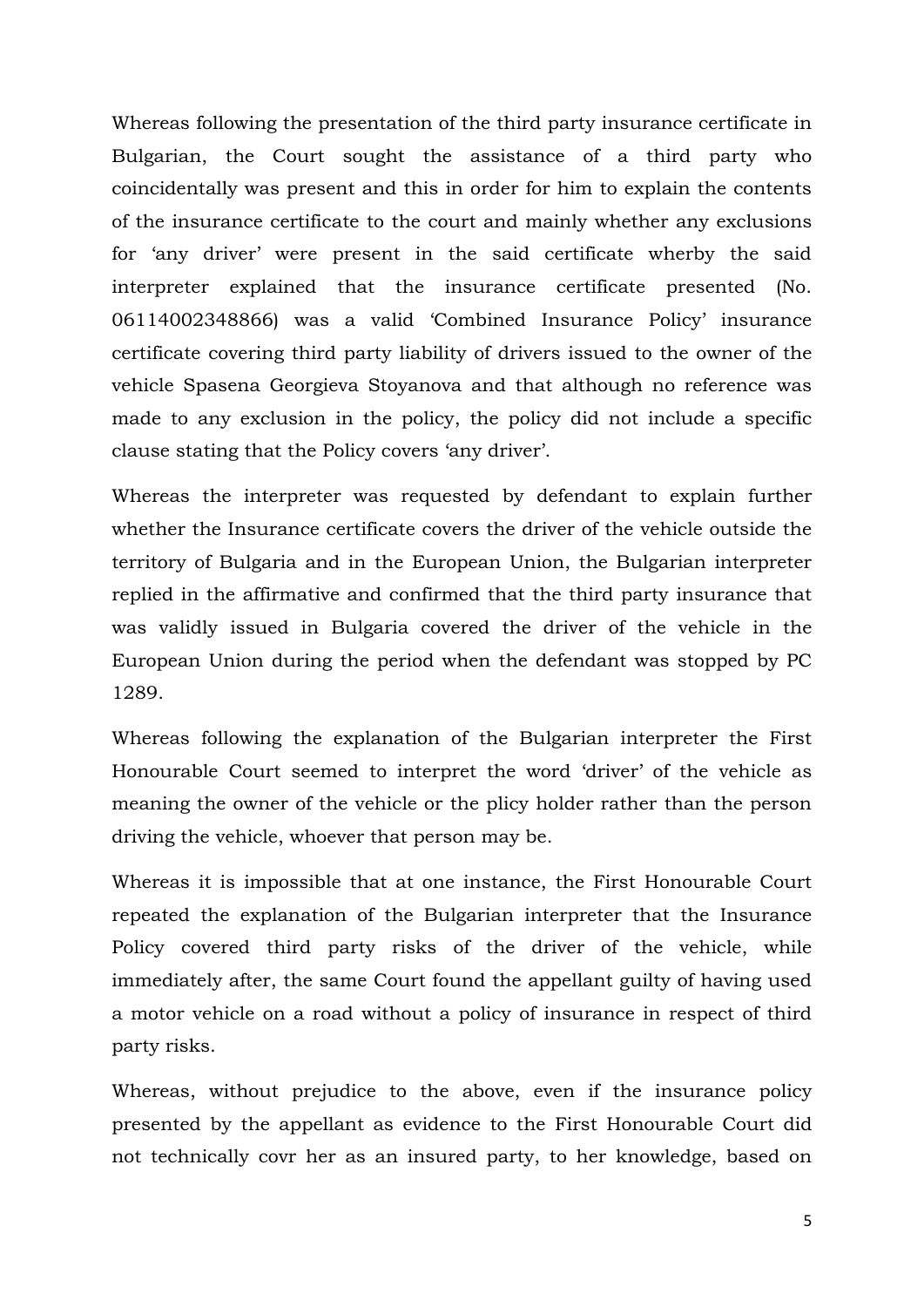what she was told by the vehicle's owner which was in line with what she was accustomed to in Bulgaria (that Third Party insurance cover would cover any driver driving that particular vehicle) she was adequately covered to drive the vehicle by an insurance policy covering third party risks and therefore the First Honourable Court should have acquitted the appellant on the basis of Article 3 (1B) of Chapter 104 of the Laws of Malta.

Whereas, without prejudice to the above, in their decisions in Police vs Angelo Scuderi (Court of Criminal Appeal, 3rd November, 2005), Police vs Stephan Apap (Court of Criminal Appeal, 26<sup>th</sup> April, 2007) and Police vs Charles Galea (court of Criminal Appeal, 7th May, 2007), the although they were not the specific person covered by the insurance policy, they were still adequately covered against risks of third parties.

#### Considers,

The grievance put forward by appellant to the judgment delivered by the First Court, is limited to the finding of guilt for the third charge brought against her and this for the offence laid out in article 3(1) of Chapter 104 of the Laws of Malta, appellant having been acquitted from the other charges.

That from the acts of this case it transpires that appellant had exhibited before the First Court documentation relating to the insurance coverage issued on the vehicle which was being driven by her on the day she was stopped by the police. The First Court *seduta stante* heard a verbal translation of the documentation carried out viva voce by a translator from the Bulgarian to the English language since all documentation filed is in Bulgarian. The First Court however found appellant guilty of the third charge preferred against her on the grounds that the insurance policy had been issued in the name of a third party and not appellant.

During the appellate proceedings conducted by this Court, the documents exhibited by appellant were officially translated by a court appointed translator. The international insurance policy issued by a Bulgarian insurance company by the name of DZI Insurance plc, in favour of insured Spasena Georgiev Stoynova against third party liability covers the period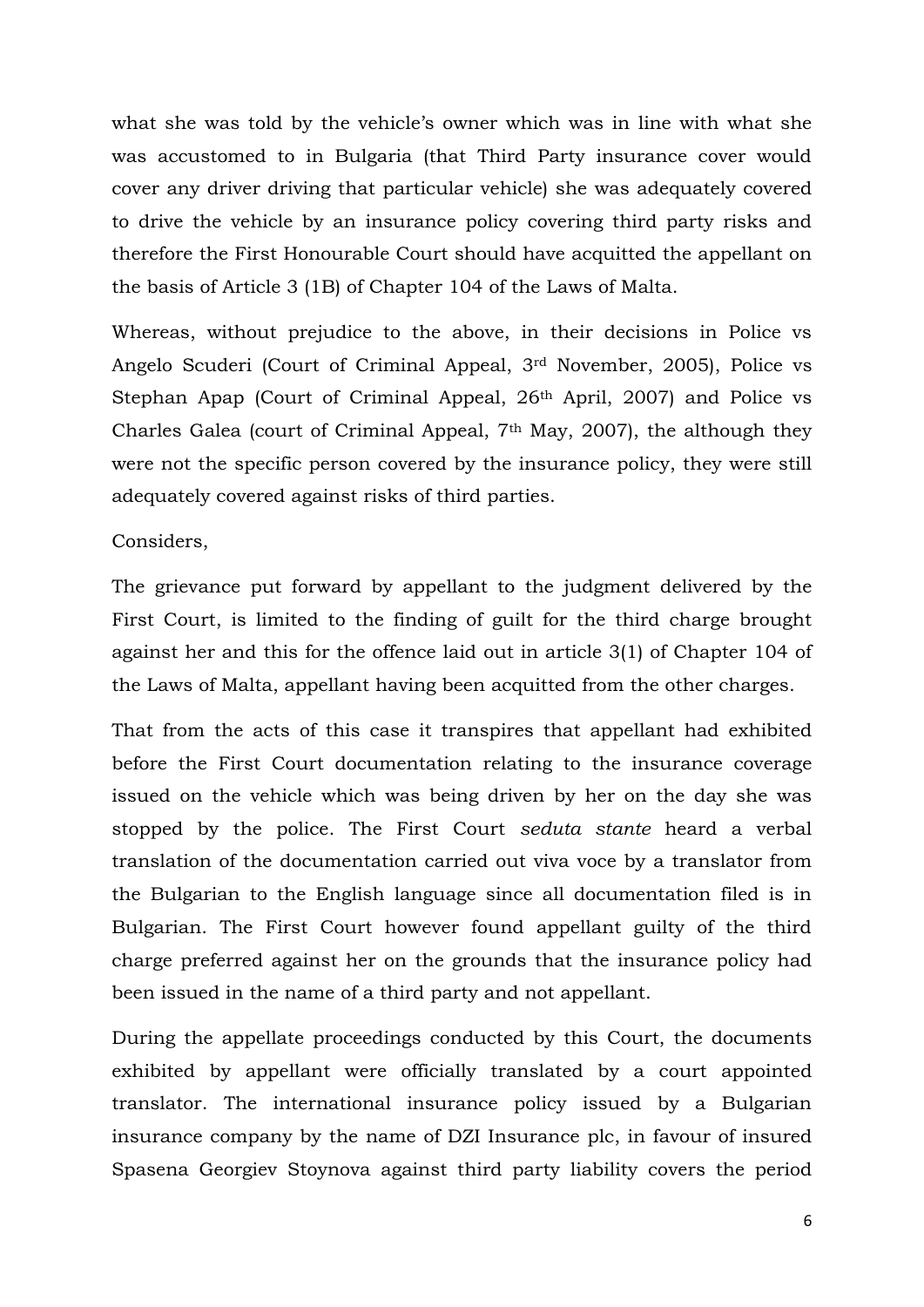between the 18 September 2014 and the 18 September 2015, which insurance policy has an extended coverage for third parties in the system "Green card". The insurance contract covers vehicle bearing registration number CH1036KA, being the same vehicle driven by appellant on the day indicated in the charge sheet. Also the insurance policy provides as follows:

*"Based on the premium paid this insurance policy provides coverage throughout the territory of the Member States of the European Union, all countries of the European Economic Area as well as Andorra, Serbia and Switzerland throughout the term of the Insurance Contact including each period within this term when the vehicle is in the territory of any of the above mentioned countries."* 

Appellant also exhibits the international motor insurance card, being a 'green card' valid between the same period of time bearing number BG/06/05993275. Now the green card system is a protection mechanism created to safe-guard the rights of victims for compensation in cross-border traffic accidents. It has a two-fold objective:

- **1. Facilitating the crossing of borders** To avoid the need for motorists to obtain insurance cover at each of the frontiers of the 48 member countries. The motorist is released from the obligation of taking out a national insurance contract at the border if possessing a green card.
- **2. Facilitating claims settlement** To ensure that Third Party victims of road traffic accidents are not prejudiced by the fact that injuries or damage sustained by them were caused by a visiting motorist rather than a motorist resident in the same country1.

Now it seems that the First Court found objection to the fact that the insurance contract exhibited was issued in the name of a third party and not accused, thus concluding that the only driver covered by the said policy would be solely the insured person. Now Section 9A of Chapter 104 of the

**.** 

<sup>1</sup> http://www.cobx.org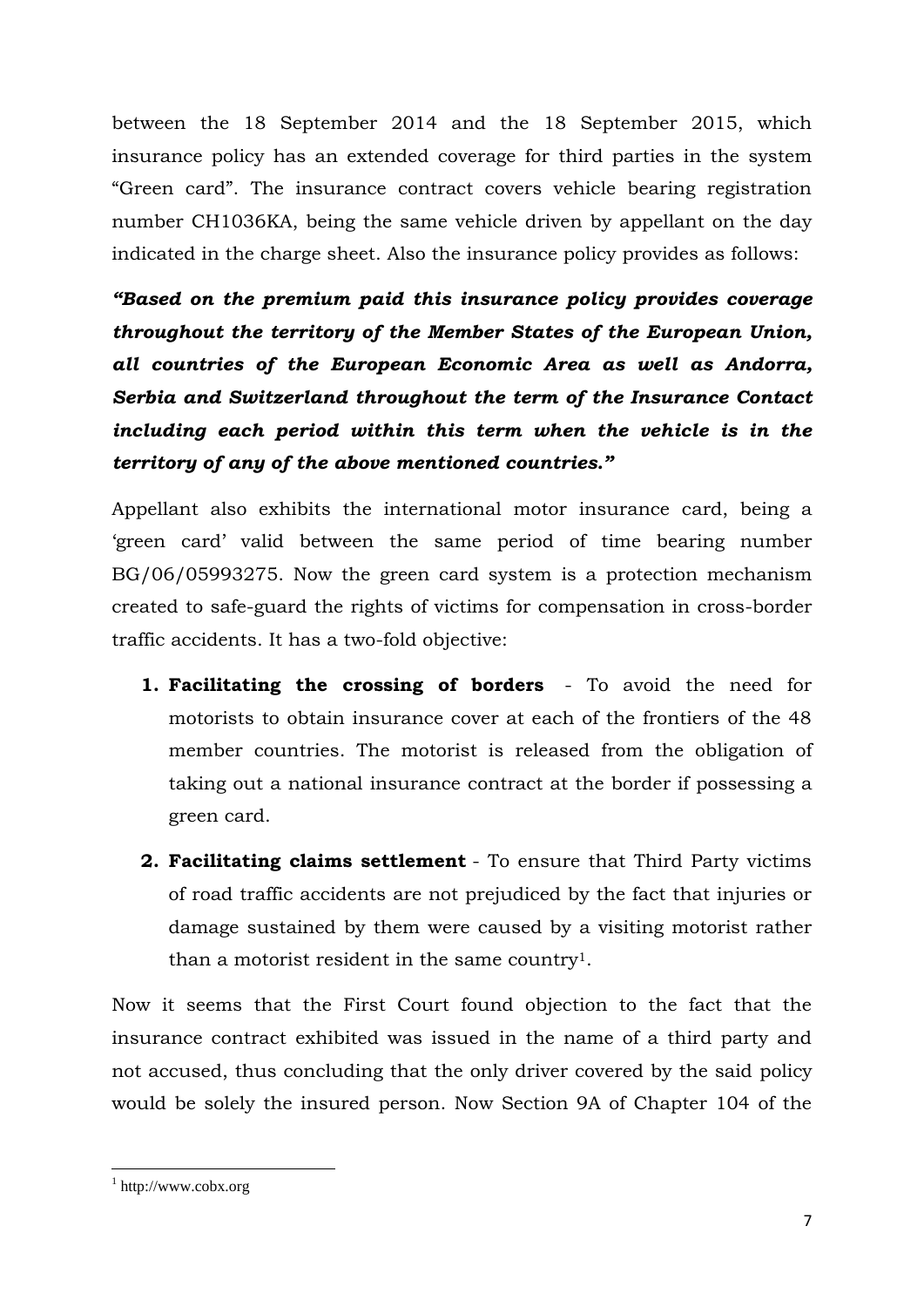Laws of Malta clearly states with regard to the right of action arising in the case of a motor vehicle accident:

**(1) "An injured party resident in Malta or a designated State<sup>2</sup> and entitled to compensation in respect of any loss or injury resulting from an accident caused by the use of a motor vehicle which is insured by an authorized insurer and normally based in Malta or the territory of a designated State, shall have a direct right of action against the authorized insurer in Malta, if:**

**(a) the accident occurred in Malta or a designated State; or**

**(b) the accident occurred in a third country whose foreign bureau has joined the green card system."**

**(2) "An injured party resident in Malta and entitled to compensation in respect of any loss or injury resulting from an accident caused by the use of a motor vehicle which is insured and normally based in the territory of a designated State, shall have a direct right of action against the insurance undertaking issuing the policy of insurance and shall be entitled to exercise his direct right**

**of action against the insurance undertaking's claims representative in Malta, if:**

**(a) the accident occurred in a designated State; or**

**.** 

**(b) the accident occurred in a third country whose foreign bureau has joined the green card system."**

It clearly transpires from the wording of the law that the law necessitates that the motor vehicle involved in the road accident be covered by a valid insurance policy and not the driver of the vehicle, the insurance company having then a right of action against the said driver should he or she not be covered by the said policy.

<sup>&</sup>lt;sup>2</sup> Bulgaria being a member of the European Union since the  $1<sup>st</sup>$  January 2007, is a designated state in terms of Subsidiary Legislation 104.03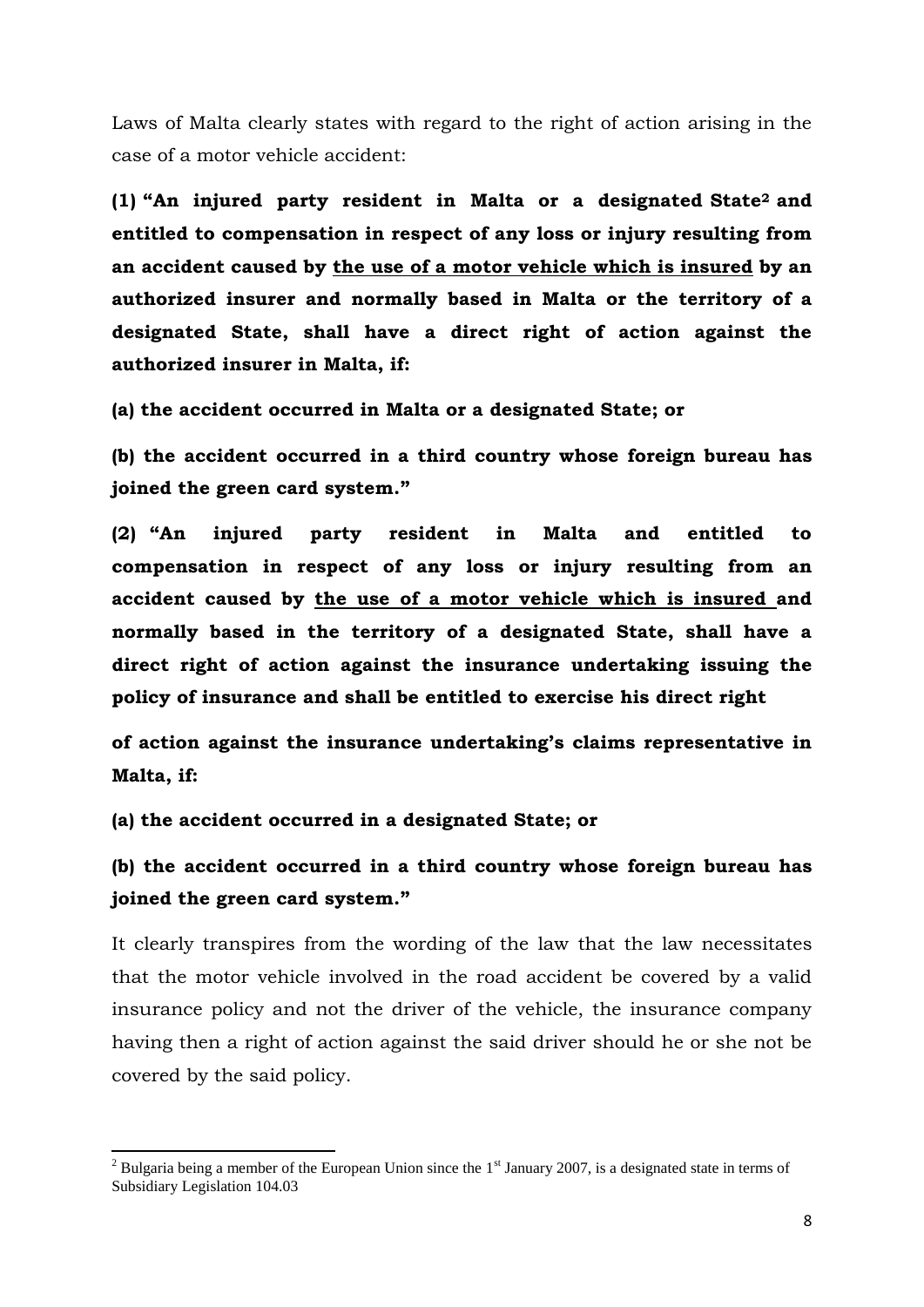In a judgment delivered by this Court of the 3rd November 2005, reference was made to article 10 of Chapter 104 of the Laws of Malta referring to the obligations of an insurer under an insurance policy wherein it was decided:

*"…una volta li jkun hemm polza ta' assikurazzjoni li tkopri l-vettura in kwistjoni, jekk ikun hemm xi responsabbilta' ghal dejn civili, din tigi rizarcita mill-assikurazzjoni, sakemm ma jirrikorrux xi wahda jew aktar miccirkostanzi elenkati fis-subartikolu (2) u (3), anki meta l-assikuratur ikollu dritt jannulla jew ihassar il-polza, ghaliex, per ezempju, d-driver ma jkollux licenzja. Imma hija l-prosekuzzjoni li trid tipprova li ma jkunx hemm din ilkopertura minnhabba xi cirkostanza indikata fissubartikolu (2) (3), u sakemm din il-prova ma ssirx minnha, tibqa' l-prezunzjoni li hemm il-kopertura talpolza kontra r-risjki ta' terzi persuni kif tipprovdi l-ligi fissubartikolu (1) fuq citat…"*

Thus once a vehicle has a valid insurance coverage, it is incumbent on the insurer to compensate any victim in a motor vehicle accident. In this case appellant has proven that a valid international insurance coverage exists with regard to the vehicle being driven by her even though the insurance contract was not issued in her name and consequently has satisfied the degree of evidence incumbent upon her in terms of Section 3(1A) of Chapter 104 by exhibiting a valid international certificate of insurance as specified in article 5 of the said Act.

**"A motor vehicle which is normally based in the territory of a third country shall, before entering Malta, be provided with an international certificate of insurance or with such other certificate as may be prescribed by the Minister responsible for Transport under this article, establishing that the motor vehicle is insured in accordance with article 4(1) and (1A)."**

Thus signifying that the car being driven by appellant, although not registered in her name, but in her friend's name, was covered by a valid insurance policy against third party damage.